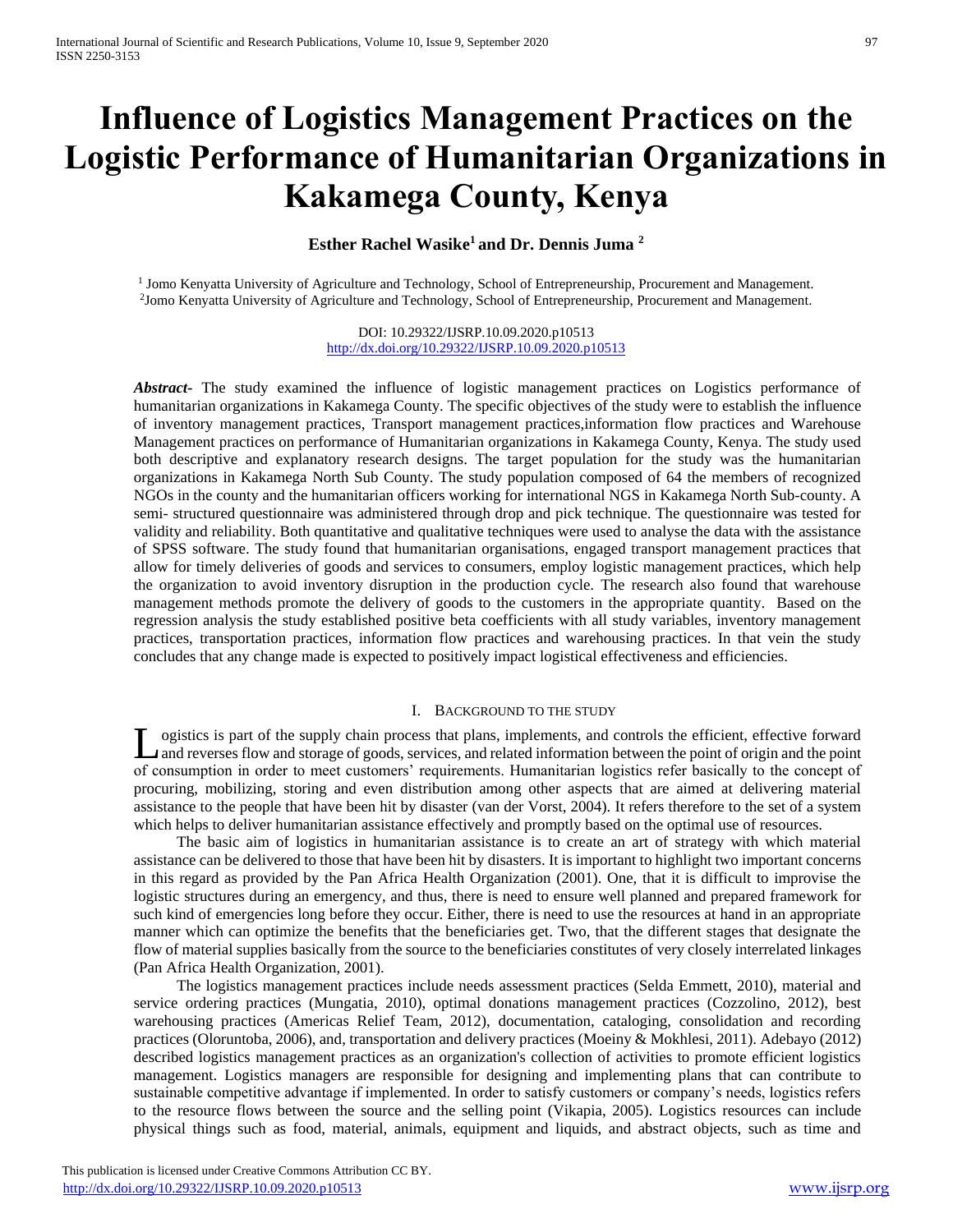International Journal of Scientific and Research Publications, Volume 10, Issue 9, September 2020

#### ISSN 2250-3153

98

knowledge. Logistics management is a supply chain management component that schedules, executes and tracks the movement of products, services and related information between point and place of use, effectively forward and reverses the distribution and storage of the goods and services, so that they can meet our client's requirements. Management of the logistics industry plays a significant role in the performance of any company and has a direct impact on its outcome.

 More significantly, organizational processes are more critical than low cost of goods in order to achieve customer satisfaction. Logistics experts should consider themselves to be a company client and aim to add value for their customers every day. Logistics management activities include operations handling the movement of product from the receiving dock of the store to the point of sale through the warehouse. Logistics involves storage, purchasing, organization and storage within the store of goods (Samli 2005). It includes both consumer returns and seasonal returns to the Distribution Center (DC). The results are included.

 International humanitarian organizations are key source of humanitarian assistance in Kenya (Omondi, Ombui & Mungatu, 2013). Currently, there is approximately 30 international NGOs, operating and providing humanitarian aid in Kenya (Mungiti, 2013). The main role of international NGOs in Kenya is to mobilize resources for humanitarian assistance to the community. They also act as a watch to the inhuman acts as well the shortcomings by the governments in its service delivery to the people. The growing demand for humanitarian aid in Kenya has called for more support from the international community, much of which is supported by humanitarian organizations. More importantly, these organizations have played a key role in checking on the checks and balances on the state of governance by the government to its citizens (Omondi, Ombui & Mungatu, 2013). In their process of giving assistance however, these organizations have been faced with various challenges (Mungiti, 2013). According to Omondi, Ombuiand Mungatu (2013) these include; insecurity in conflicts and harsh zones, low funding from their mother organizations and other donors, poor strategic planning, conflicting interests between them and that of the Kenya government, hostility from the from the community especially in the North Eastern Part of Kenya, poor governance, harsh climatic conditions which derail their operations at times, corruption, political upheavals, limited capacity and, religious and cultural conflicts from the areas they are required to deliver humanitarian assistance.

 The Global Humanitarian Assistance (2013) has classified Kenya as a fragile nation in terms of humanitarian aid. The country's demand for humanitarian aid has been on a sharp rise, which has been attributed to the increasing state of disasters such as droughts, foreign refugees, floods, terrorist attacks, accidents, and disease outbreaks among other disasters. International humanitarian organizations have been very proactive in providing aid to the people affected by disasters (Ergun, et al., 2009). Both logistic and supply chain practices and the management issues that arise from them have become central in these organizations, from the realization of the role they play in the overall performance of the organizations (Tysseland, 2009). The overall problem in disaster relief is poor support for logistics. Logistics plays key role in supporting organizations as they strive for more efficient management systems (Cozzolino, 2012) as in the business practices, the inefficient logistics system together with the inefficient internal management would disable the organization to respond to the needs of customers with the lowest price at the shortest feasible time frame including the quality level which does not meet customer expectation and would lead the organizations to the competitive disadvantage situation against their rivals.

 In Kenya, (Gitonga, 2017) carried out a study on the link between logistics management practices and operational performance of fast moving consumer goods manufacturers in Nairobi. The study established that Fast moving manufacturing companies Kenya employed logistics management practices including transportation management practices which enabled timely delivery of products and services to customers, inventory management practices which enable the firm to avoid inventory bottleneck in production. In addition, the study found that warehouse management practices facilitated products delivery at the right quantity to the customers and packaging practices. (Mwangangi, 2016) studied the influence of logistics management practices on the performance of manufacturing firms in Kenya. The study concluded that logistics management was collectively significant in influencing the performance of the manufacturing firms.

 Thus, the purpose of this research was to investigate the influence of logistics management practices of performance of humanitarian organizations in Kakamega North sub county, Kakamega County, Kenya. The specific objectives for the study were; to establish the influence of inventory management practices on performance of Humanitarian organizations, to assess the influence of Transport management practices on performance of Humanitarian organizations, to determine the effect on information flow practices on performance of Humanitarian organizations and to establish the influence of Warehouse Management practices on performance of Humanitarian organizations in in Kakamega North Sub-County, Kakamega County, Kenya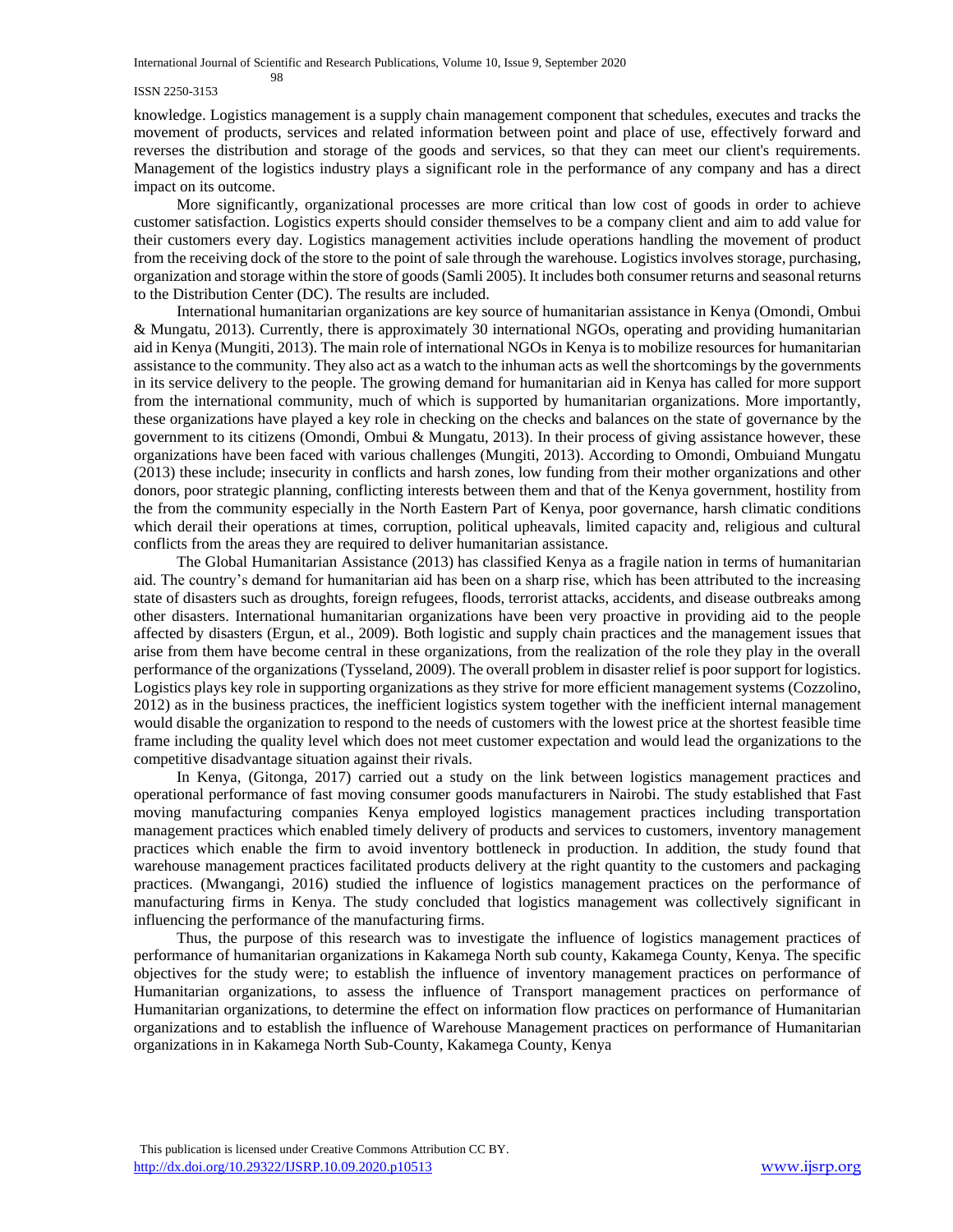ISSN 2250-3153

#### II. THEORETICAL FRAMEWORK

#### **1. Resource Based View**

99

 Resource-based view has been developed in work by Barney (1986), for analyzing firm behavior and competitive strategy (Mowery, Oxley& Silverman, 1998). The RBV contends that the idiosyncratic resources and capabilities of firms are the key sources of sustained competitive advantage. This premise appears to be supported by logistics and Supply Chain Management research (Lynch et al., 2000). According to Barney (1991) resources can be classified into organizational capital resources, physical capital resources and human capital resources. Capabilities can be defined as the skills a firm needs to take full advantage of its assets. Capabilities are complex bundles of individual skills, assets and accumulated knowledge exercised through organizational processes that enable firms to co-ordinate activities and make use of their resources (Olavarrieta & Ellinger, 1997).

 An organization may choose to focus on implementing logistics management practices to expose the negative environmental performance of its competitors. In this way, the organization can cut a niche for its products. Developing and implementing logistics management practices can only be achieved through creating environmentally responsible policies and investing in the necessary equipment and training. Creating a competitive advantage through implementing reverse logistics practices would lead to improved market share and consequently higher profit margins (Fortes, 2009).

#### **2. Relief Coordination Theory**

 This theory posits that it is possible to orchestrate the efforts of diverse organizations and the orderly and organized direction of activities (Seybolt, 1997; McEntire, 1997). The Humanitarianism and War Project offers a more specific and often cited definition of the concept as: managing information; mobilizing resources and assuring accountability; orchestrating a functional division of labour in the field; negotiating and maintaining a serviceable framework with host political authorities; and providing leadership (Minear, 2002).

 Analysts and scholars also often suggest that coordination is important to improve service delivery effectiveness. Indeed, while effectiveness is rarely defined, it is most often given as the reason why achieving coordination among service providing agencies is important (Minear, 2002). An effort to reduce duplication, often framed as securing or improving organizational efficiency, is also frequently offered as a rationale for why humanitarian organizations should seek to coordinate their assistance operations (McEntire, 1997).

#### **3. Social Network Theory**

 Social Network Theory which is also called the Network theory, network analysis (Scott, 2001) has nodes and links as independent construct and node size, density, link strength as dependent constructs. Its proponents include Stanley Milgram (small worlds problem, six degrees of separation), Mark Granovetter (the strength of weak ties) and Barnes who was the first to study social networks. It is a theory social network theory that focuses on the many ways that people interrelate and communicate via the various social networking platforms (Scott, 2000).

 According to Haythornthwaite (1996), social network theory understands social relationships in terms of nodes and ties. Nodes are the individual actors within the networks, and ties are the relationships between the actors. There can be many kinds of ties between the nodes. The fact that these kinds of ties can vary in intensity and importance is just one of the many variables that can factor into social network theory. Often the analysis of a network will involve dots of varying sizes and colours connected by lines of differing lengths and thicknesses. A social network analyst will try changing variables and looking at the connections in various ways to discover hidden correlations and trends in the network.

 Layton (2006) argues that basically there are two elements in any social network, online or offline; nodes and ties. Nodes are the elements of the network that act - whether they are organizations, small groups, or individuals and ties are the ways these nodes relate to each other. This could be as minor as an email correspondence or as intimate as a marriage. In its most simple form, a social network is a map of all of the relevant ties between the nodes being studied. The network can also be used to determine the social capital of individual actors. These concepts are often displayed in a social network diagram, where nodes are the points and ties are the lines.

 The power of social network theory stems from its difference from traditional sociological studies, which assume that it is the attributes of individual actors whether they are friendly or unfriendly, smart or dumb among others that matter. One of the defining elements of social network theory that differentiates it from other sociological sciences is the weight it gives to the relationships between the nodes, as opposed to the attributes of the nodes themselves. Social networks have also been used to examine how Humanitarian Organizations interact with each other, characterizing the many informal connections that link executives together as well as associations and connections between individual employees at different Humanitarian Organizations (Layton, 2006).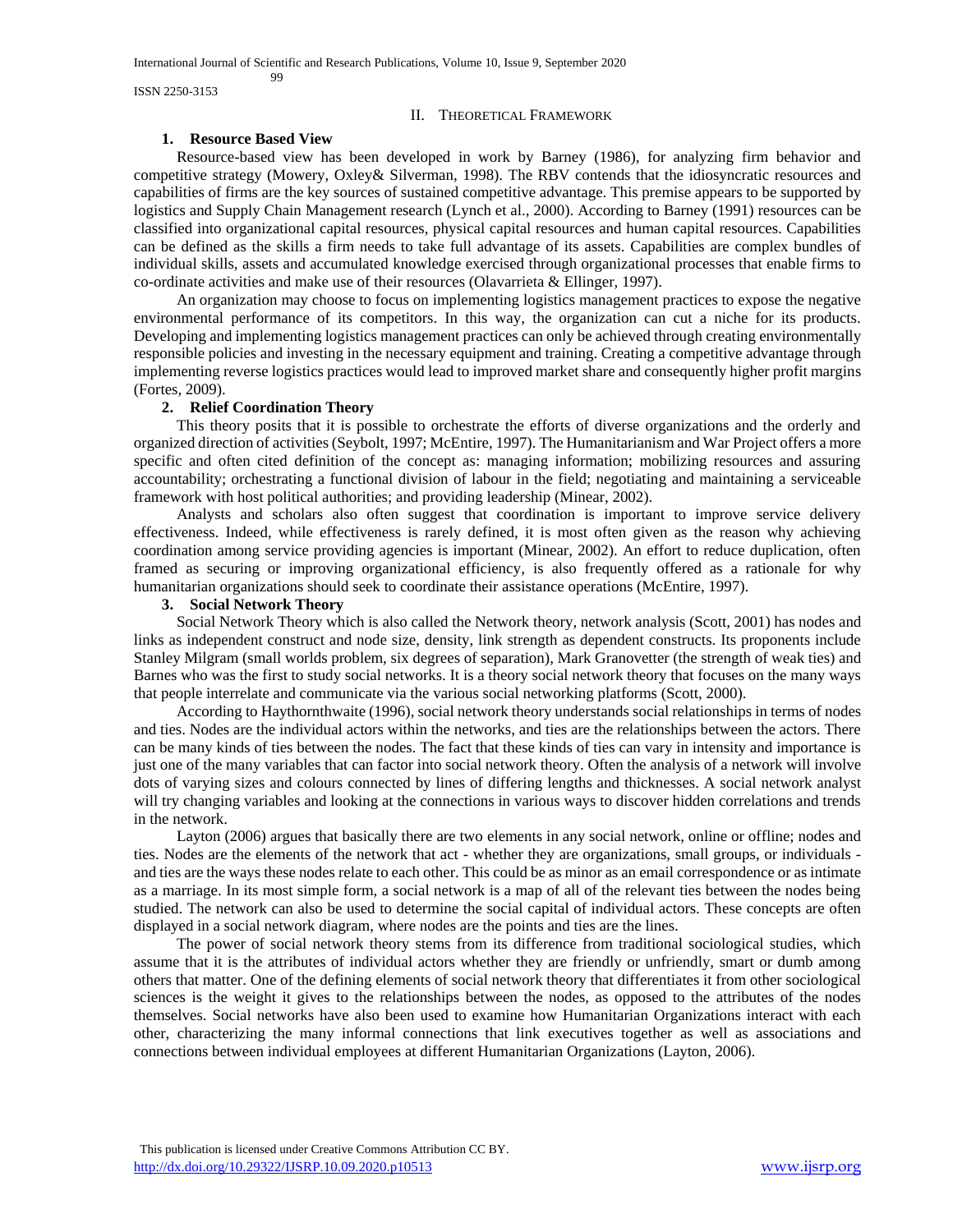#### ISSN 2250-3153

These networks provide ways for Humanitarian Organizations to gather information, deter competition, and even coordinate in setting operational policies (Layton, 2006)..

## **Conceptual frame work**

 It is a plan showing the relationship between Logistics Management practices and disaster response among international humanitarian organizations in Kenya. Rapid disaster response and management (dependent variable) in international humanitarian supply chain is as a result of a set of two independent variable; logistics management practices. However, the success of each of these two independent variables is as a result of a subset some practices, which relate to each of them. Below is a conceptual representation of the variables:



# **Independent Variables**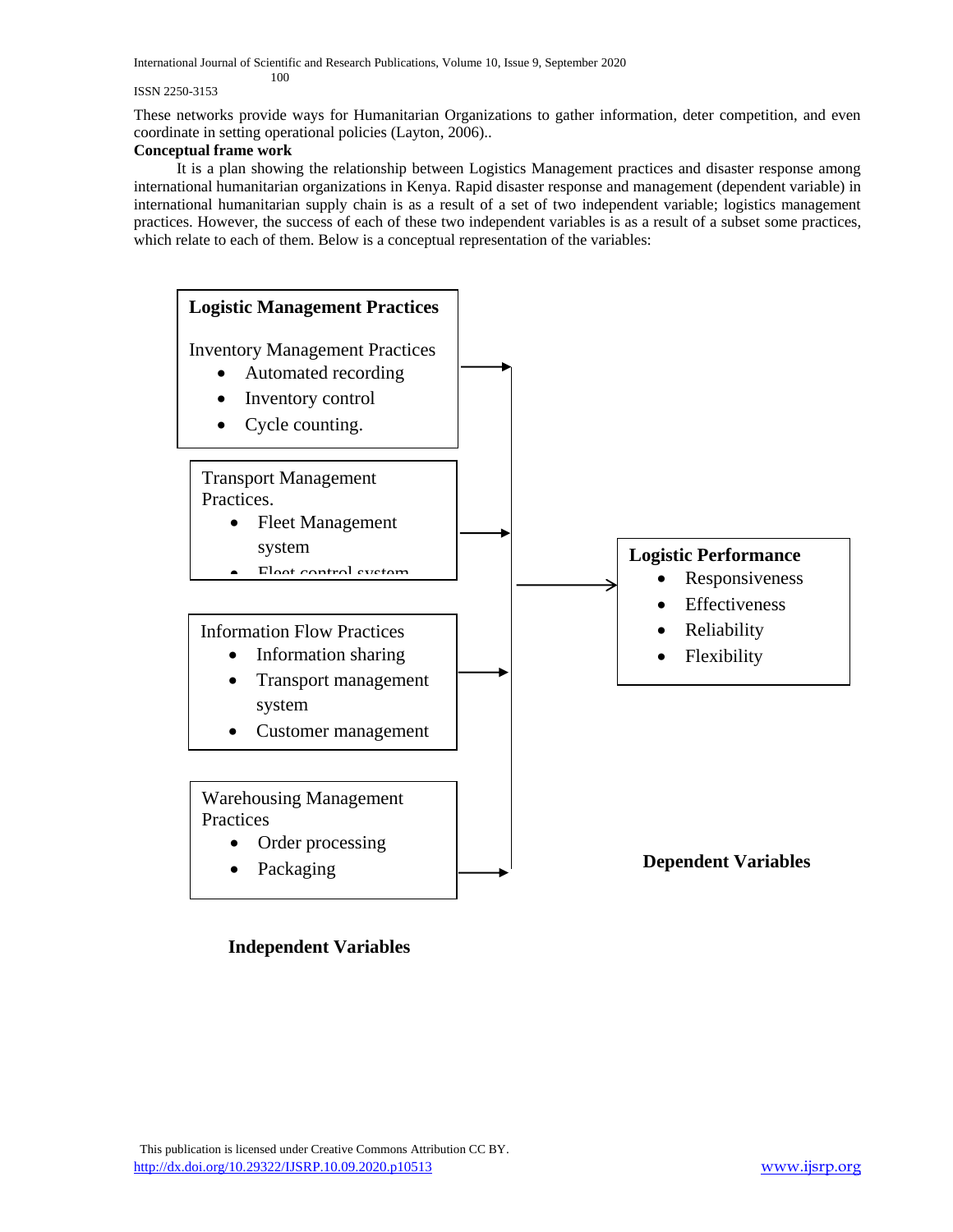ISSN 2250-3153

#### **Figure 1: Conceptual Model**

101

#### III. REVIEW OF VARIABLES

#### **2.3.1 Inventory Management Practices**

 Inventory Management is defined in Stevenson (2010) as a framework used by firms to monitor their inventory objectives. It requires the registration and tracking of stock rates, prediction of potential demands and arrangement of when and how. Deveshwar and Dhawal (2013) on the other hand proposed that inventory management as a method used by companies to organize, store and substitute inventory so as to minimize the cost of ensuring that goods are properly supplied simultaneously.

 Inventory management practices provide visibility in the supply chain system and the upstream and downstream inventory. The purpose of the inventory is to provide the appropriate levels of service for internal and external customers, determine current and potential requirements for all forms of inventory, reduce costs and pay for the inventory (Lysons & Farrington, 2012). All stock policies in the business must be profitable by operating expenditures and working capital needs over the driving period. According to Lysons and Farrington (2012), the calculation of inventory's effective and productive efficiency depends on the degree to which the firm has the correct inventory quantity in the right place and at the right time. The measuring indicators for this inventory include lead time, service time (Security inventory), stock turnover rate, inventory results over a certain period and inventory cover.

 Naliaka and Namusonge (2015 ) conducted a study in Kenya that inventory management affects production companies ' competitive advantages. The same study shows further that the company can compete on a long-term basis on the basis of the quality and delivery. Competitive value includes capabilities which make it possible and a crucial management decision to distinguish an organisation (Li, Ragu-Nathan, Ragu-Nathan, & Subba Rao, 2006). (Subba Rao, 2006).

 One of the key success factors of any institution, including humanitarian organisations, is efficient and efficient inventory management flow across the value chain. The problem in inventory management is to balance the interaction between inventory supplies and demand. To order to meet the expectations of those without loss due to product inventory losses, preferably a company needs to have enough stock. On the other hand, due to the expense of carrying inventories, the company doesn't want to have too much inventory available. Inventory decisions are high risk and have an significant effect on the management of the supply chain of an enterprise. Inventory management practices, according to Dimitrios (2008), are recognized as a critical area of concern that requires the highest priority.

#### **2.3.2 Transportation Practices**

 Transport practices are the most efficient and realistic method of meeting transport targets, including low cost, timely delivery of transportation-related information to the remaining business and to consumers, improved efficiency and optimal utilization of company resources. Transport practices are the most effective and practical approach. As stated in Liviu & Emil, (n.d.), Younkin, 2006, has advanced best practices in transport management: carriers' practices and load planning and optimization practices, shipment preparation and execution practices, freight payment and audit practices, and performance monitoring.

 The primary goal of transport is to move the consignments from A to B. Transport is a crucial strategic link between supply chain companies, and must be efficiently managed for fair prices in meeting customer due dates and other shipping requirements (Wisner et al . 2011). Transportation between manufacturing plants, warehouses , distribution centers, terminals and consumers provide the movement of goods, products and persons in logistics. Transportation is the only operation that delivers services via the logistics outbound and inbound. An inefficient transportation system may cause the company to incur high costs to deliver the product to the consumer, and this will result in a loss to the company; and the transportation system must be able to resolve the major issues of mode selection, route selection and fleet size because it is the critical force for the company's competitiveness (Goldsby et. al., 2014).

 Transport is an important business activity that both internally and interorganizationally plays a connective role. Internally, transport links different activities leading to resourced goods being converted according to consumers' preferences and expectations (Tseng et al., 2005). Transporting is required in the whole logistics chain since it facilitates the entire process of materials and products moving into, through, out of and back to a firm consisting of four main activities: inbound logistics, covering the movement of material received from suppliers, materials management describing the movement of materials and components within a firm, physical distribution referring to the movement of goods outward from the end of the assembly line to the customer and returns back from customers. Transportation is one of the six key logistics activities that drive total logistics costs along with customer service (including parts, service support and returns goods handling), inventory management (including packaging and reverse logistics), warehousing and storage, materials handling and procurement and order processing (including information management and demand forecasting) (Lambert et al. 1998).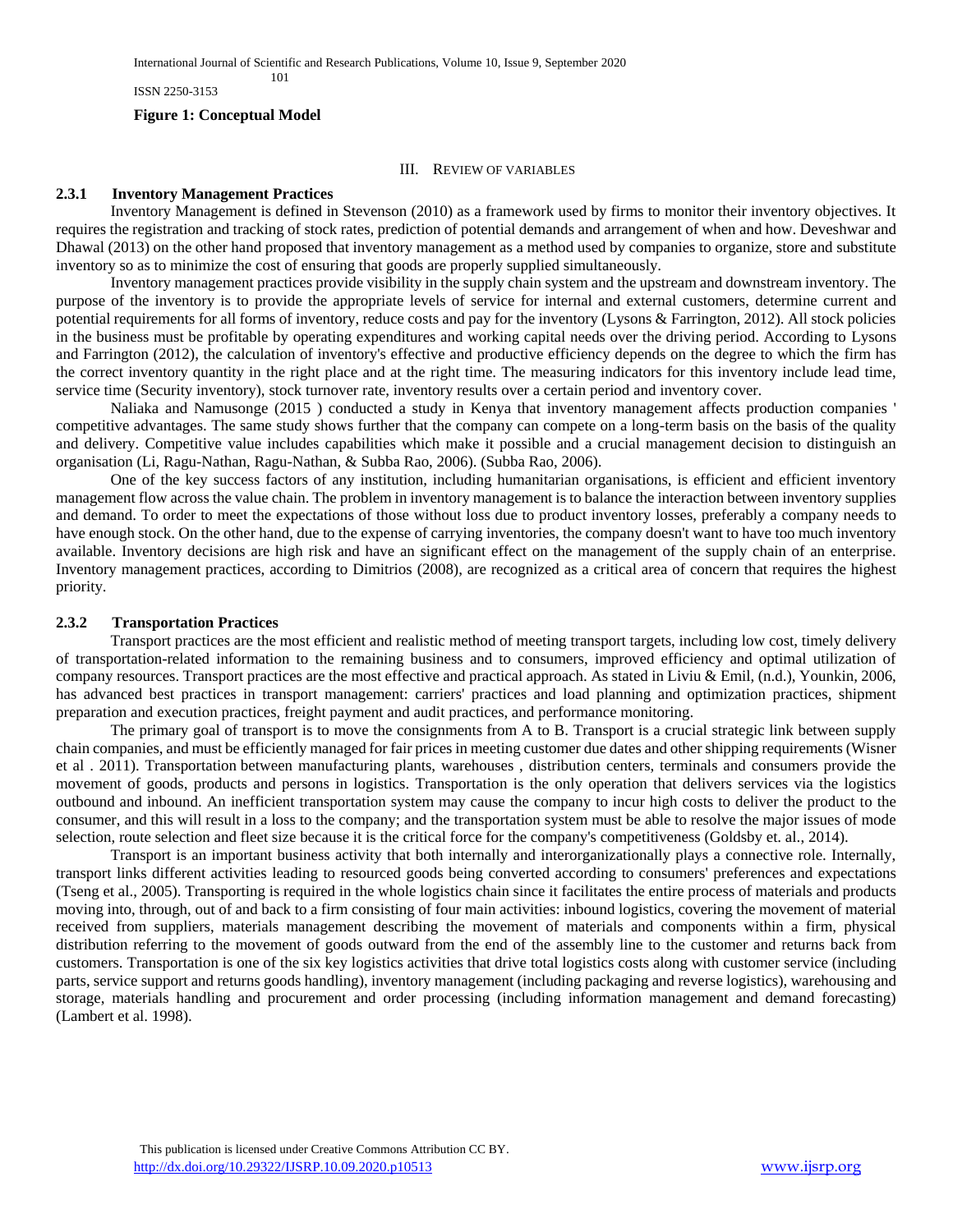Externally, transport plays an intermediary role in the supply chain which facilitates the physical flow of goods into or out of where they are manufactured. It therefore covers organizational boundaries linking the entire supply chain's channels and encompassing input and output sides of suppliers (Lai et al., 2004).

# **2.3.3 Information Flow Practices**

With the development of ICT, the flow of information offers a special benefit to connect one activity to the others and make available in the company as well as with external providers, channels and customers in real time data created by business. For the efficient and successful flow of information, the logistics processes of the organization need to be strengthened through planning , tracking, collaboration and tracking logistics processes. The successful operation of the logistics information technology system involves the use of hardware and technology transfer, according to Nowakowska and Grunt (2007), and the information system should be configured to best support a logistics system to improve the contact line (Wisner et al. 2007).

 Long and Wood (2005 ) indicated that knowledge management during a crisis is the single biggest success factor. IT helps integrate activities and provide proof of information to improve the functioning of the supply chain. The monitoring and management of relief operations includes complex decision support structures, communications and information structures. These programs enable the planning, response and management of crisis, disasters and emergency situations. Thomas and Kopczak (2005 ) argued that humanitarian supply chain practitioners need to find ways in which donors and the public can connect about how the effectiveness of the supply chain improves.

 Maspero & Ittmann, 2008, asserted that it was an opportunity for the humanitarian supply chain to increase its contribution to and for disaster relief by introducing information management, technology, measuring and positioning initiatives. While delivery of disaster relief items is an important role in the supply chain for humanitarian aid, it should be strategic to provide timely information and analyze information for improved information on how operations can be improved.

# **2.3.4 Warehousing Practices**

 Warehousing includes space determination, stock layout, configuration, and stock placement (Ballou, 2003). In logistics, it depends on warehousing picking and delivery accurately to deliver the right amount of product. Warehousing ensures that supplies are delivered in the right place and on time to the right customer. The production of a commodity at the right price and in good order and quality guarantees cost-effective operation too. Pienaar and Voght (2006) have suggested the effective service of customers depends on the operations of the warehouse. Warehouse has three business functions: the function receiving and passing on customer orders; the IT function ensuring that technology for the efficiency of storage is used and the storage function which temporarily or constantly stores the product.

 In a supply chain, the warehouse function of the material flows between the supplier and the customer is very critic because it serves as a node. Companies are increasingly pushed to develop their warehouse operations in today's dynamic business climate. Several businesses have also adjusted their value proposal to increase their customer service rates, leading to improvements in warehouse position (Grant, 2006).

 In order to coordinate operations in the stores correctly, a well implemented storage management system. It is important to ensure that our company performs efficiently and profits from economies of scale and an enhanced customer experience. Well-developed storage systems are designed to assist in the definition, operation and control of inventory procedures (Forger 2004). In the past, warehouses were often labeled cost centers and never added value. A radical change in warehouse operations was observed by the migration of production to the Far East, growth in e-commerce and the market requirements (Richards, 2014). (Frazelle, 2002) states that warehouses are important for a supply chain because they provide storage for raw materials, components, work-in-process, and finished goods; operate as distribution and order fulfillment centers; and perform localized and value-added warehousing.

 (Crişan, 2009) states that Companies could gain cost advantage using their logistics area of the business because warehouse management is a possible source of cost improvements from logistics that companies could use during this economic crisis. Best practices for warehouse performance measurement that lead to improved performance and their solution lead to the optimal use of storage space, activity for customer relations, quality level, use of assets and costs. Performance assessment makes the biggest contribution to figuring out the causes of poor production. Solutions to improve performance and improve performance, to prevent discomfort before it is too late, to monitor customer relationships, to monitor processes and costs and to maintain quality have to be found after that step (Ackerman, 2003).

 A number of studies have been done in the area of logistic management practices and their influence on performance. Globally, Green, Whitten, and Inman (2008), established a positive relationship between logistics performance and organizational performance within the manufacturing sector. An interesting observation by Solakivi, Töyli, Engblom and Ojala, (2011); Logistics was being handled equally efficiently in the surveyed companies regardless of whether it had remained in-house or been outsourced. This finding suggests that the fit between the company context and its outsourcing decision might be more important an operational performance driver than outsourcing per se.

 In Kenya, (Gitonga, 2017) carried out a study on the link between logistics management practices and operational performance of fast moving consumer goods manufacturers in Nairobi. The study established that Fast moving manufacturing companies Kenya employed logistics management practices including transportation management practices which enabled timely delivery of products and services to customers, inventory management practices which enable the firm to avoid inventory bottleneck in production. In addition, the study found that warehouse management practices facilitated products delivery at the right quantity to the customers and packaging practices. (Mwangangi, 2016) studied the influence of logistics management practices on the performance of manufacturing firms in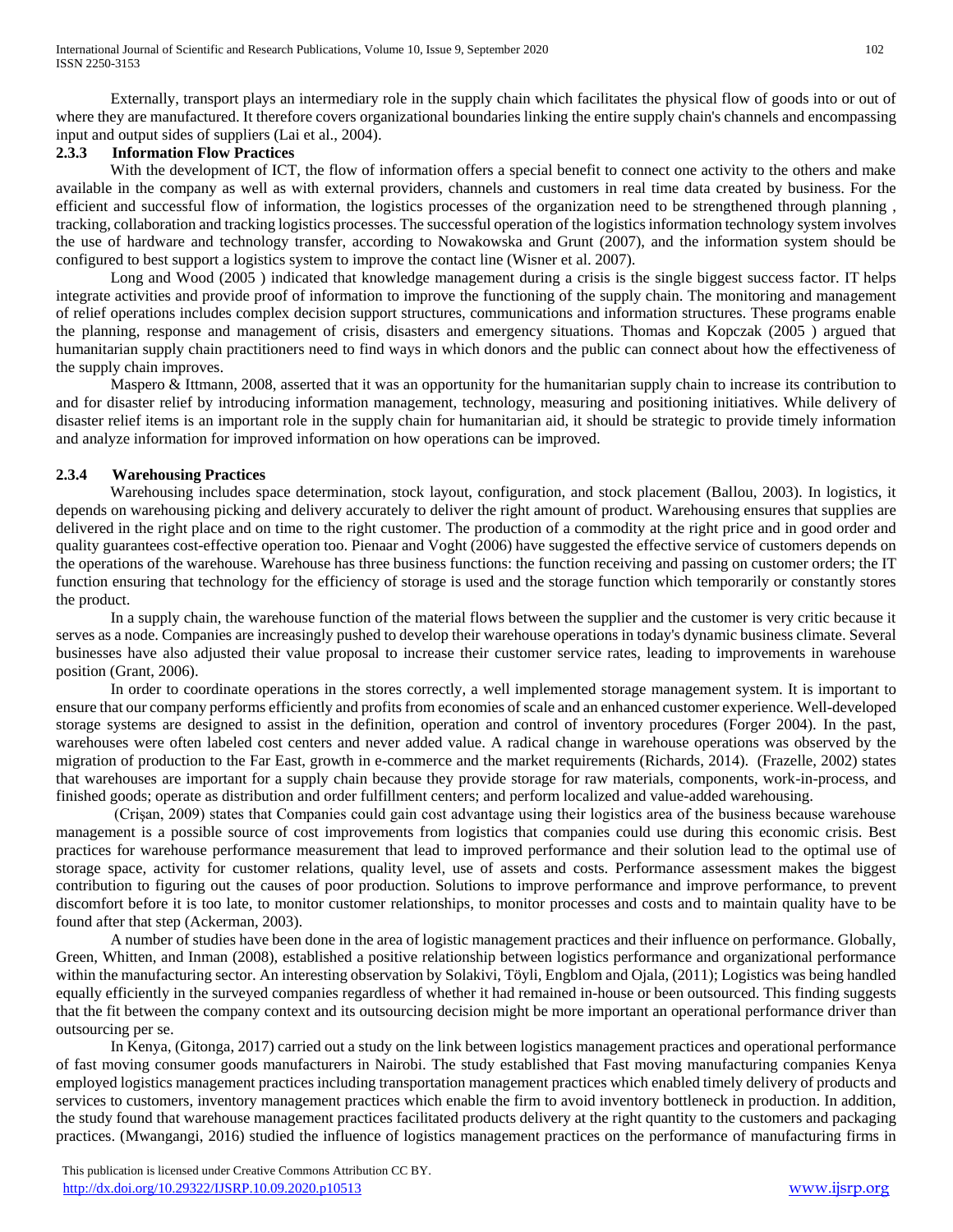Kenya. The study concluded that logistics management was collectively significant in influencing the performance of the manufacturing firms.

 Thus, the purpose of this research is to investigate the influence of logistics management practices of performance of humanitarian organizations in Kakamega North sub county, Kakamega County, Kenya.

 A number of studies have been done both globally and locally in the area of logistic management practices and their influence on performance. However, very few studies have come out to establish the any relationship between logistic management practices and performance particularly in the humanitarian organizations in Kenya. This study therefore seeks to address this knowledge gap by establishing whether logistics management practices affects performance by conducting a study of the effect of logistics management practices on the performance of humanitarian organizations.

## IV. METHODOLOGY

 The research design for this study was descriptive survey research design. Descriptive survey design is recommended for studying large and small populations by selecting and studying samples from the target population. The population of this study consisted of all humanitarian organizations in Kakamega County operating within Kakamega North Sub-county. The target population included Red Cross, Afya Plus/ Ampath, Caritas International, Care International and St. John's Ambulance all identified from the inter-related humanitarian actors with similar mandates. The 5 humanitarian organizations constitute 30 percent of the population of 17 Humanitarian organizations in Kakamega for representativeness. The researcher randomly selected a large sample that gives a study external validity. Questionnaires and interviews were used to collect data for the study. Once the data was coded the researcher conducted preliminary analysis to test for reliability using Cronbach's alpha. Cronbach's alpha is known as a good measure of reliability (Monette, *at el.,* 2002). Its values ranges from 0 to 1 with Cronbach's alpha values between 0.8 and 1.00 indicating a considerable reliability, values between 0.70 and 0.80 indicate an acceptable reliability while values below 0.70 are considered less reliable and unacceptable. The results from reliability analysis aided to suggest whether questionnaire should be reformulated or not.

## V. PRESENTATION AND DISCUSSION OF FINDINGS

## **Logistic Management Practices**

 A descriptive study of variable in the model is provided in this section. The section consists of three sections; concise study of independent variables and dependent variable. Logistics management is the main independent variable in this study. The management of logistics includes various constructs: inventory management, transport, information flow management and warehouse management. These are listed below.

## **Inventory Management Practices**

 The results of the study on the extent to which Inventory Management is practiced by humanitarian organizations in Kakamega North sub county are as shown in Table 1.

|     |              |      | <b>Inventory Management Practices</b>                                                                              |          | <b>Mean</b>      |      | <b>Std. Deviation</b> |  |
|-----|--------------|------|--------------------------------------------------------------------------------------------------------------------|----------|------------------|------|-----------------------|--|
| The | firm         | uses | Enterprise<br>system (Barcode) to track its inventory                                                              | Resource | Planning<br>4.60 | 0.70 |                       |  |
|     |              |      | The inventory management practices enable the firm to<br>avoid inventory bottleneck in production                  |          | 4.40             | 0.97 |                       |  |
|     |              |      | The firm provide external customer with the required<br>inventory level with its inventory management practices    |          | 4.30             | 0.48 |                       |  |
|     | minimum cost |      | The inventory management practices keep cost at a                                                                  |          | 4.30             | 0.67 |                       |  |
|     |              |      | The firm uses the right inventory management technique<br>(JIT, Kaizen, ABC analysis etc.) to manage it inventory. |          | 4.20             | 0.92 |                       |  |

# **Table 1: Inventory Management Practices**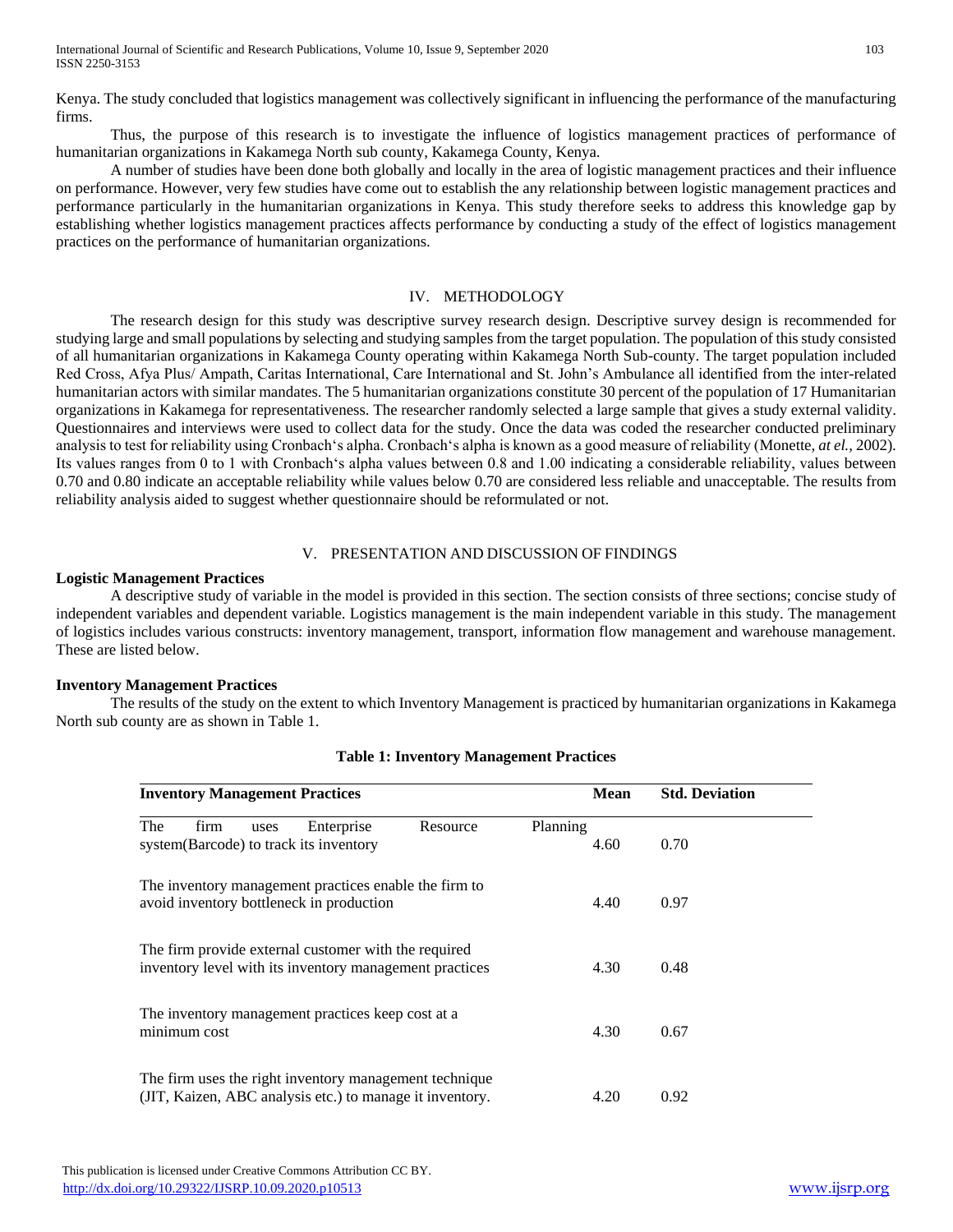| <b>Overall</b> | $4.36$ 0.75 |  |
|----------------|-------------|--|
|                |             |  |

 The study sought to determine the level at which the above inventory management services were exercised in the firm. The study established that inventory management in the humanitarian organizations in Kakamega North sub county is done to a large extent as evidenced by the overall mean of (*M*=4.36, *SD*= 0.75). The most rated statement was that the firm uses enterprise resource planning system (Barcode) to track its inventory with a mean of (*M*= 4.60, *SD*=0.70), followed by the statement the inventory management practices enable the firm to avoid inventory bottleneck in production a mean of ( $M=4.40$ ,  $SD=0.97$ ) indicating that it was practiced to a large extent.

 The firm provide external customers with the required inventory level with its inventory management practices and the inventory management practices keep cost at a minimum cost were practiced to a large extent with the mean of (*M*=4.30, *SD*= 0.48) and (*M*=4.30, *SD*= 0.67) respectfully. The least rated statement was that the firm uses the right inventory management technique (JIT, Kaizen, ABC analysis etc.) to manage it inventory with a mean of  $(M=4.20, SD= 0.97)$ . The respondents had varying opinions as evidenced in by the registered standard deviations. The statement the firm uses the right inventory management technique (JIT, Kaizen, ABC analysis etc.) to manage it inventory had the largest standard deviation (0.97) while the statement the firm provides external customer with the required inventory level with its inventory management practices registered the lowest standard deviation of (0.92).The findings above concur with the study findings of Lysons and Farrington (2012) who found out that the main aim of the firm inventory management is to keep costs at minimum.

#### **Transport management**

 The study aimed to establish the patterns of transport management adopted by Kenya humanitarian organisations. A number of questions were addressed to the respondents who gave their answers on the Likert scale of 1 to 5, where 1 represented "not at all" and 5 represented "very large." The results are shown below;

| <b>Transportation Practices</b><br><b>Mean</b>                                                                       | <b>Std Deviation</b> |
|----------------------------------------------------------------------------------------------------------------------|----------------------|
| The<br>practicesenables timely4.20<br>transportation<br>management<br>delivery of products and services to customers | 0.63                 |
| Through transportation management products are made available to 4.20<br>the customer desire location                | 0.79                 |
| Products and services are delivered using the right mode of 4.20<br>transportation                                   | 0.79                 |
| The organization spend at a minimum cost to transport product to 4.10<br>customer                                    | 0.88                 |
| The organization uses electronic system to track all product that are 4.00<br>transported to customer                | 0.94                 |
| Overall<br>41.4                                                                                                      | 0.81                 |

#### **Table 2: Transport Management Practices**

 From the table above the study established that transportation management is practiced by the firms to a large extent as evidenced by an overall mean of (*M*=4.14, *SD*= 0.81). The statements the transportation management practices enable timely delivery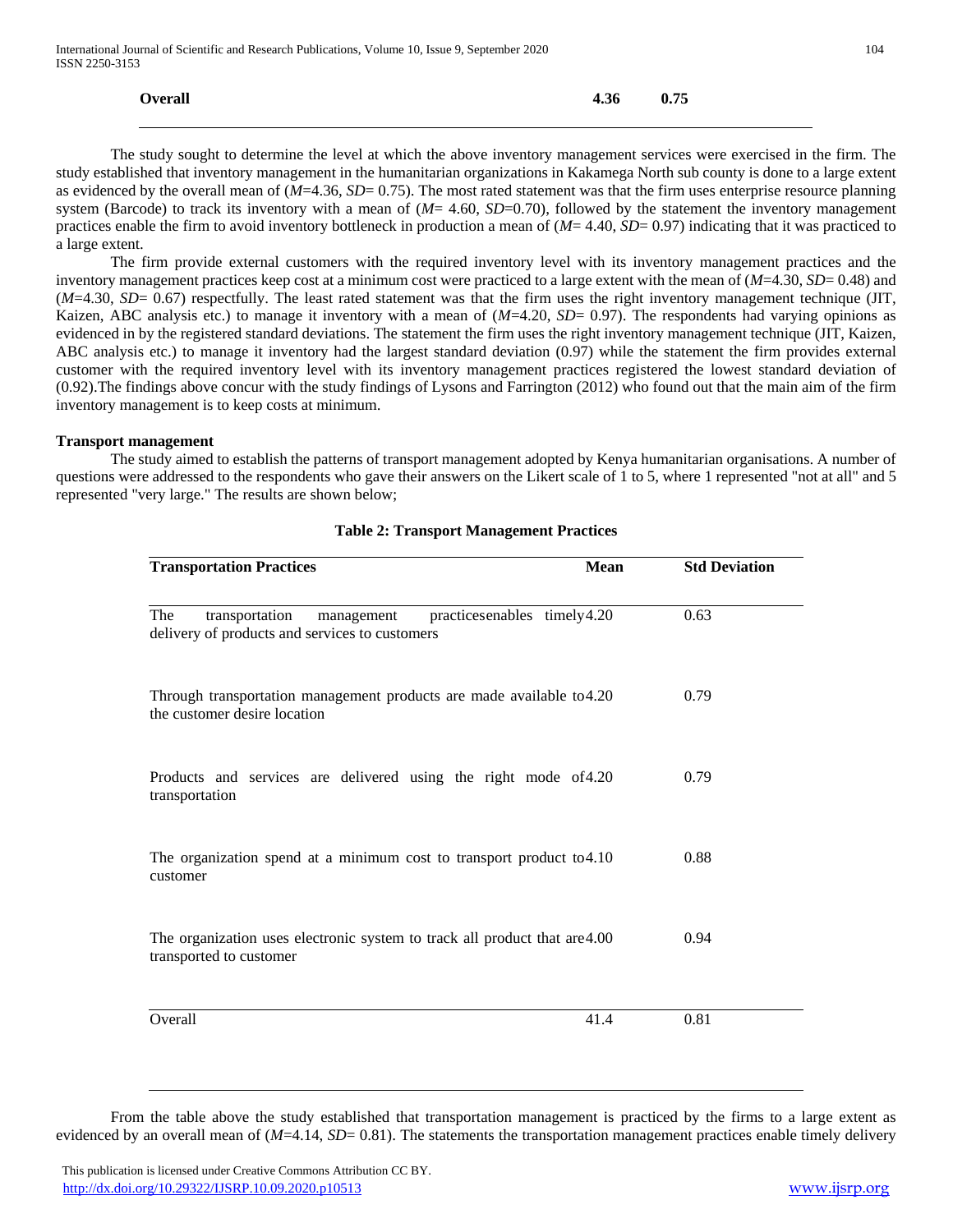of products and services to customers was practiced to a large extent with the mean of the (*M*=4.20, *SD*=0.63). The statements through transportation management products are made available to the customer desire location and the firm spend at a minimum cost to transport product to customer registered a mean of (*M*= 4.20*SD*= 0.79), indicating it was also done at a large extent in each case. The firms using electronic system to track all products that are transported to customer was practiced to a large extent with a mean of (*M*= 4.10, *SD*= 0.88), and the firm products and services are delivered using the right mode of transportation was practiced to a large extent with a mean of (*M*=4.00, *SD*=0.94).

 The respondents differed the least on the statement that the firm products are delivered using the right mode of transportation as shown by the least standard deviation of (0.63) while they differed more on the statement that the firms use electronic system to track all product that are transported to customer with a standard deviation of (0.94). The practice of transportation by humanitarian organizations in Kakamega North sub county to a large extent concur with the arguments of Wisner *et al* (2011) that transportation is a vital link between firms in a supply chain and that it must be managed effectively to meet customer due dates.

## **Information Flow Practices**

 The study further sought to know the extent to which information flow is practiced by the humanitarian organizations in Kakamega North sub county. The findings of the study are as shown in Table 3.

| <b>Information Flow Practices</b>                                                          | <b>Mean</b> | Std.<br><b>Deviation</b> |
|--------------------------------------------------------------------------------------------|-------------|--------------------------|
| Information flow through ICT practice is used to plan logistical processes.                | 4.40        | 0.70                     |
| Logistics management process is monitored using information flow through4.30<br><b>ICT</b> |             | 0.90                     |
| The firm information flow through ICT is used to control the<br>logistics process          | 4.30        | 0.90                     |
| The information flow through ICT is used to coordinate                                     | 4.20        | 0.80                     |
| The firm information flow through ICT is used to communicate                               | 4.10        | 0.70                     |
| <b>Overall</b>                                                                             | 4.26        | 0.80                     |

#### **Table 3: Information Flow Practices**

 The study found that information flow was practiced in the humanitarian organizations in Kakamega North sub county to a large extent as evidenced by the overall mean of (*M*= 4.26, *SD*= 0.80). Majority of the respondents agreed to a large extent that the information flow through ICT is used to communicate as shown by a mean of (M=4.40, SD=0.70). The information flow through ICT is used to coordinate the logistics process, and logistics management process is monitored using information flow through ICT was practiced to a large extent as shown by a mean of 4.30 in each case, followed by the information flow through ICT practice is used to plan logistics processes as shown by a mean of (M=4.20, SD=0.80), and that the firm information flow through ICT is used to control the logistics process as shown by a mean of  $(M=4.10, SD=0.70)$ .

 The finding of the study is in line with the findings of Azevedo *et al* (2007) that for information flow to be effective and efficient; it must enhance the firm"s logistics processes by planning, controlling, coordinating and monitoring the logistics process.

## **Warehousing Practices**

 The findings of the study on the extent to which warehousing is practiced by the humanitarian organizations in Kakamega North sub county in Kenya are as shown in Table 4.

#### **Table 4: Warehousing Practices**

| <b>Warehousing Practices</b> | Mean | Std.             |
|------------------------------|------|------------------|
|                              |      | <b>Deviation</b> |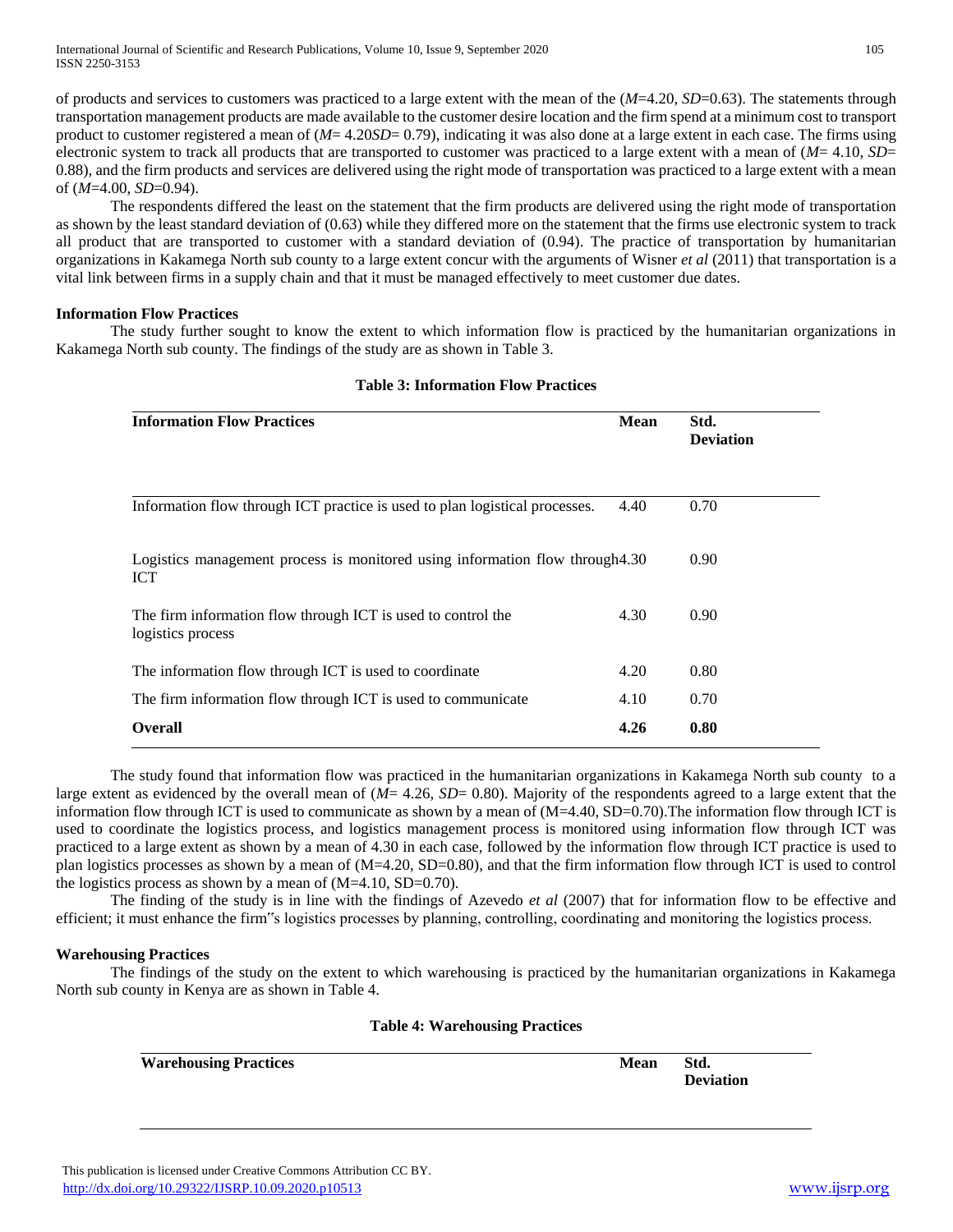| Products are delivered in the right quantity to the customer        | 4.70 | 0.48 |
|---------------------------------------------------------------------|------|------|
| The firm label and load the right product to the right vehicle      | 4.50 | 0.53 |
| Products leaves the warehouse clean and damage free for<br>customer | 4.50 | 0.53 |
| The firm warehouse is close to the proximity of the customer        | 4.40 | 0.52 |
| The firm stores it products using its facility                      | 4.40 | 0.52 |
| <b>Overall</b>                                                      | 4.50 | 0.52 |
|                                                                     |      |      |

 The study established that warehousing practices is employed by the humanitarian organizations in Kakamega North sub county to a large extent as evidenced by the overall mean of  $(M= 4.50, SD= 0.52)$ . The most rated statement was the firm warehouse is close to the proximity of the customer with a mean of  $(M= 4.70, SD= 0.48)$ . The products are delivered in the right quantity to the customer, the firm label and load the right product to the right vehicle are practiced to a large extent with a mean of (M= 4.50, SD= 0.53) in each case, followed by the products leaves the warehouse clean and damage free for customer and the firm stores it products using its facility were also practiced to a large extent with the mean of  $(M=4.40, SD= 0.52)$  in each case.

 The findings concur with Richard (2011) that warehousing ensures the cost efficient operations by delivering the right product to the right customer at the right price, and in the perfect order and condition.

## **Relationship of Logistics Management practices to the Logistics performance**

 The study sought to link logistics management practices to logistics performance. The values of the variables to be collected were estimated by factor analysis and stored as dummy variables. The researcher then carried out a regression analysis to explain this relationship using SPSS version 21. The obtained findings are described below and discussed;

| <b>Model</b> | R    | <b>R</b> Square | <b>Adjusted R Square</b> | Std.<br><b>Estimate</b> | Error of | the |
|--------------|------|-----------------|--------------------------|-------------------------|----------|-----|
|              | .919 | 0.844           | 0.796                    | .223                    |          |     |

# **Table 5: Model summary**

 The research aimed at defining the effect of logistics management activities on logistical efficiency in Kakamega North Sub County of humanitarian organisations. Research findings suggest a clear relationship (R2= 0.844) exists between logistics management activities and humanitarian organizations' logistics efficiency. The result of the study also indicates that the value of adjusted R-squared is 0.796. This implies that 79.6% of the variance in humanitarian organizations' performance can be accounted for by logistics management practices. The remaining 20.4% can be explained by other variables which were not included in the model and the chance of variations.

## **Table 6: Analysis of Variance (ANOVA)**

| <b>Model</b> |            | <b>Sum</b><br>of<br><b>Squares</b> | df | <b>Mean Square</b> | ŀ,     | Sig.               |
|--------------|------------|------------------------------------|----|--------------------|--------|--------------------|
|              | Regression | 119.682                            | O  | 19.947             | 21.896 | 0.001 <sup>b</sup> |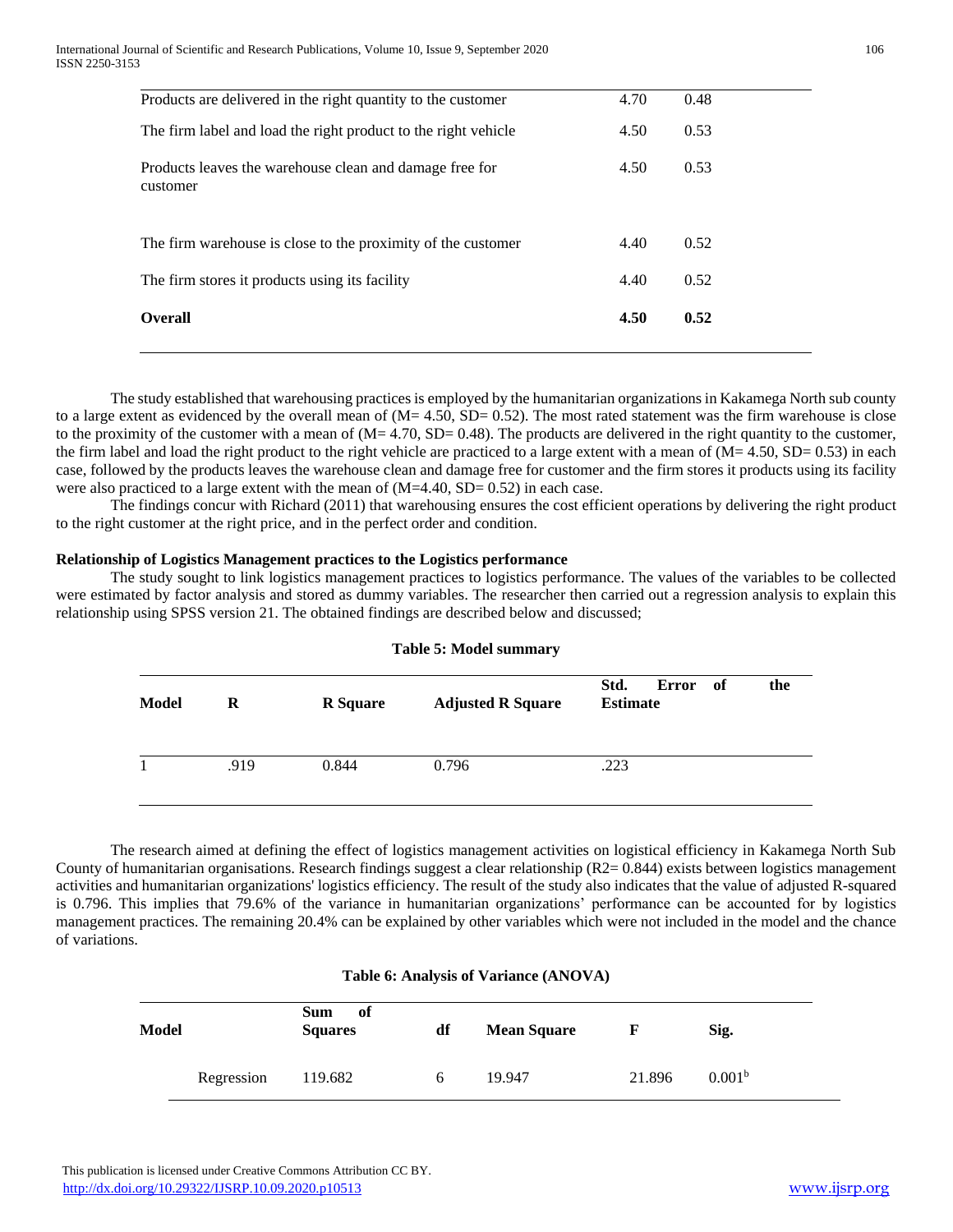| Residual     | 57.393  | 63 | .911 |  |
|--------------|---------|----|------|--|
| <b>Total</b> | 177.075 | 69 |      |  |

# **a. Dependent Variable: Operational performance**

# **b. Predictors: (Constant), Information Flow Practices, Warehousing Practices, Inventory Management Practices, Transportation Practices**

 The study showed from the ANOVA statistics that the regression model had a significance value of 0,1%, suggesting that the results were ideal in concluding population parameters as the importance of significance ( p-value) was less than 5%.This shows that all known logistical management activities have a dynamically substantial effect on logistics efficiency in the humanitarian organizations, the dependent variable was measured as having a greater value than its critical value (21.896>3.86). The value was less than 0.05, which suggested that the model was important and suitable for the collected data.

| Model                                    | <b>Unstandardized</b><br><b>Coefficients</b> |                   | <b>Standardized</b><br><b>Coefficients</b> | Т     | Sig.  |
|------------------------------------------|----------------------------------------------|-------------------|--------------------------------------------|-------|-------|
|                                          | B                                            | <b>Std. Error</b> | <b>Beta</b>                                |       |       |
| (Constant)                               | 1.543                                        | .633              |                                            | 2.438 | 1.543 |
| <b>Inventory Management</b><br>Practices | .479                                         | .113              | .334                                       | 4.239 | .001  |
| <b>Transportation Practices</b>          | .428                                         | .106              | .314                                       | 4.038 | .011  |
| <b>Information Flow Practices</b>        | .483                                         | .113              | .323                                       | 4.274 | .003  |
| <b>Warehousing Practices</b>             | .471                                         | .107              | .327                                       | 4.402 | .000  |

# **Table 7: Coefficients of Determination**

## a. Dependent Variable: Operational performance

 Table 4.13 above indicates that all predictors have positive and statistically relevant relationships with operating output at 95 % confidence point. The study's predictors were also high above the critical value of 3.182; that means the predictors are linked to their operations positively and statistically significantly. Positive effects were reported on all independent parts of the study of (high t-values  $p=0,05$  for all of its independent variable, inventory management practices (t=4.239, p=0.001), transport (t=3.566, p=0.038), information flow practices (t = 4.274, p = 0.001) and warehouse practices (t = 4.402, p=0.000). Constant value (1,543) indicates that the operational efficiency of humanitarian organizations in Kakamega North Sub County would decrease by 1,543 if established Logistics Management activities were all graded to zero. This research presumed that the term stochastic error was 0 as the survey identified the key logistics management practices.

 The study further revealed that: a unit increase in inventory management practices would lead to increase in operational performance by 0.479, a unit increase in transportation practices would lead to increase in the operational performance by 0.428, a unit increase in information flow practices would lead to a change in the logistical performance by 0.483and a unit increase in warehousing practices of 0.471.

# VI. RECOMMENDATIONS.

 The main aim of this research was to evaluate the effect of logistics management activities on the success of humanitarian organizations in Kakamega North Sub-County, Kakamega; Kenya. On the question of whether the businesses had implemented various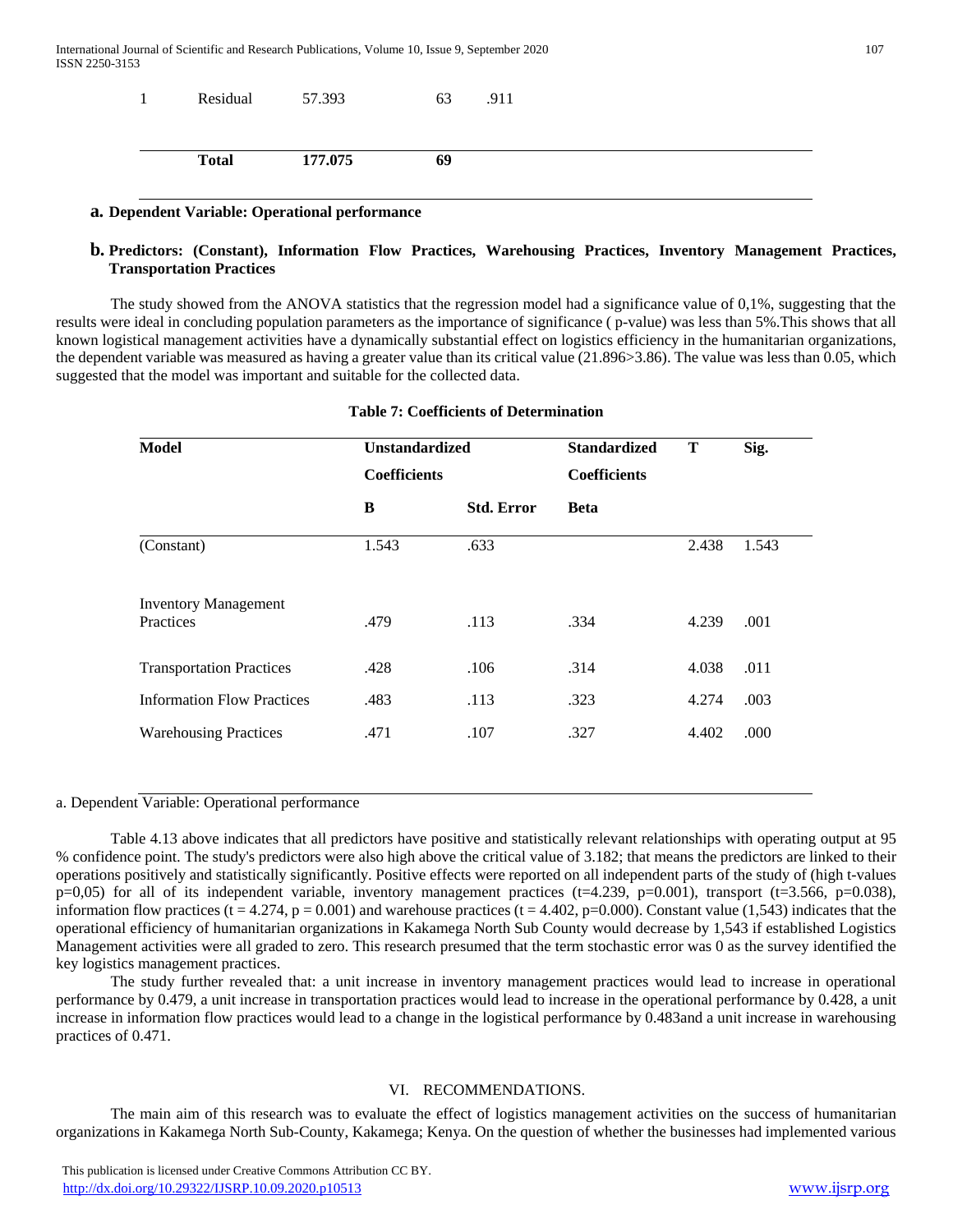types of logistics management practices, all respondents replied to the affirmative indicating that all of the firms examined had recognized the value of logistics management practices as a tool for enhancing the firms' operational efficiency.

 The study found that Humanitarian Organizations use the Enterprise Resource Planning System (Barcode) to monitor their inventory and also allow the business to avoid bottlenecks in production inventory. The research also found that inventory management methods provide visibility of inventory in logistics or supply chain network upstream and downstream.

 With regard to transport practices, the study showed that transport management practices enable customers to deliver their products and services in a timely manner through transport management products. The study showed that information flow through ICT is used by the humanitarian organizations in Kakamega North sub county to organize their activities in relation to the flow of information within the business. This has also been found that warehouses are located near the customer and goods are supplied to the consumer in the correct number. On operational performance parameters, the study found that effective and efficient logistics management practices have improved the utilization of the firm's storage capacity across its network.

 The study aimed to establish the influence of logistics management practices on the logistics performance of humanitarian organizations in Kakamega North Sub County. The study established that all the four logistics management dimensions significantly influenced firm performance.

 The study found that humanitarian organisations, including transport management practices that allow for timely deliveries of goods and services to consumers, employ logistic management practices, which help the organization to avoid inventory disruption in the production cycle. This implies that an increase in performance of manufacturing firm is likely through embracing transport management practices within logistics management.

 On Inventory management, the study established a significant positive relationship between inventory management and logistics performance. A positive increase of transportation initiatives within the manufacturing processes increases the performance of firms. It is therefore concluded in the study that inventory management practices within the operations of the firm is positively significant on their performance.

 Information flow management was found to have positive significant influence on the performance of manufacturing firms. As a result, the study concludes that there is a positive relationship between information flow management and logistics performance and it needs to be impressed at all level of operation to improve on performance

 The research also found that warehouse management methods promote the delivery of goods to the customers and manufacturing activities in the appropriate quantity. In addition, the study found that warehouse management practices facilitated products delivery at the right quantity to the customers and packaging practices.

 Based on the regression analysis the study established positive beta coefficients with all study variables, inventory management practices, transportation practices, information flow practices and warehousing practices. In that vein the study concludes that any change made is expected to positively impact logistical effectiveness and efficiencies.

## **REFERENCES**

- [1] Adebayo, I. T. (2012). Analysis of reverse logistics in selected food and beverages companies of the manufacturing sector in Lagos State Nigeria. Unpublished M.Tech Thesis submitted to Department of Transport Management, LAUTECH, Ogbomoso.
- [2] Ballou, R. H., (2003). *Business Logistics / Supply Chain Management*, (5th Edition), USA, New Jersey, Prentice Hall
- [3] Cozzolino A (2012) Humanitarian Logistics and Supply Chain Management. In Humanitarian Logistics, Springer Berlin Heidelberg.
- [4] Cozzolino, A. (2012), Humanitarian logistics, Cross-Sector Cooperation in Disaster Relief Management, Springer Briefs in Business Series, Springer, London.
- [5] Deveshwar, A., & Dhawal, M. (2013). Inventory management delivering profits through stock management. World Trade Centre, Dubai: Ram University of Science and Technology.
- [6] Dimitrios, P. (2008). The effect of inventory management on firm performance. International Journal of Productivity and Performance Management, 57(5), 355– 369.
- [7] Frazelle, E., (2002) *World-class Warehousing and Material Handling*. New York, McGraw-Hill,.
- [8] Gitonga Sharon (2017). Logistics management Practices and operational performance of fast moving consumer goods manufacturers in Nairobi. Unpublished Masters thesis, University of Nairobi, Nairobi, Kenya.
- [9] Goldsby, T. J., et al., (2014). The Critical Role of Transportation in Business and the Economy, Financial Times Press, 1 Lake Street, Upper Saddle River, USA, NJ
- [10] Grant, D.B., Lambert, D.M., Stock, J.R., and Ellram, L.M. (2006) *Fundamentals of Logistics Management*, Berkshire, McGraw Hill, UK.
- [11] Green, Whitten, & Inman, (2008). The Effect of Retail Store Environment on Retailer Performance. Journal of Business Research, 49, 167-181.
- [12] Grunt, J.N & Nowakowska (2007). Selected Tools of Information Management in Logistics, Czestochowa University of Technologies.
- [13] Lai K-H., Ngai E.W.T., and Cheng T.C.E. (2004), An empirical study of supply chain performance in transport logistics. *International Journal of Production Economics* 87, pp 321-331.
- [14] Lambert, D. M., Stock, J.R, and Ellram L.M (1998), *Fundamentals of Logistics Management*, Singapore, Irwin/Mc Graw Hill,.
- [15] Lambert, D.M. and Cooper, M.C. (2000), "Issues in supply chain management", Industrial Marketing Management, 29 (1), 65-83.
- [16] Liviu I., & Emil, C., (n.d).Methodologies for performing and assessing transportation management.Retrieved from <http://www.upm.ro/proiecte/EEE/Conferences/papers/S228.pdf>
- [17] Monette, D. R., Sullivan, T. J., &DeJong, C. R. (2002). *Applied Social Research*. Orlando, FLA: Harcourt Press.
- [18] Mungatia, L.K. (2010). Effectiveness of Supply Chain Strategy in Disaster Management in World Vision Kenya, Unpublished MBA Thesis, University of Nairobi.
- [19] Mwangangi, Patrick Wathe (2016). Influence of logistics management on performance of manufacturing firms in Kenya. Unpublished PhD thesis, Jomo Kenyatta University of Agriculture And Technology, Nairobi, Kenya